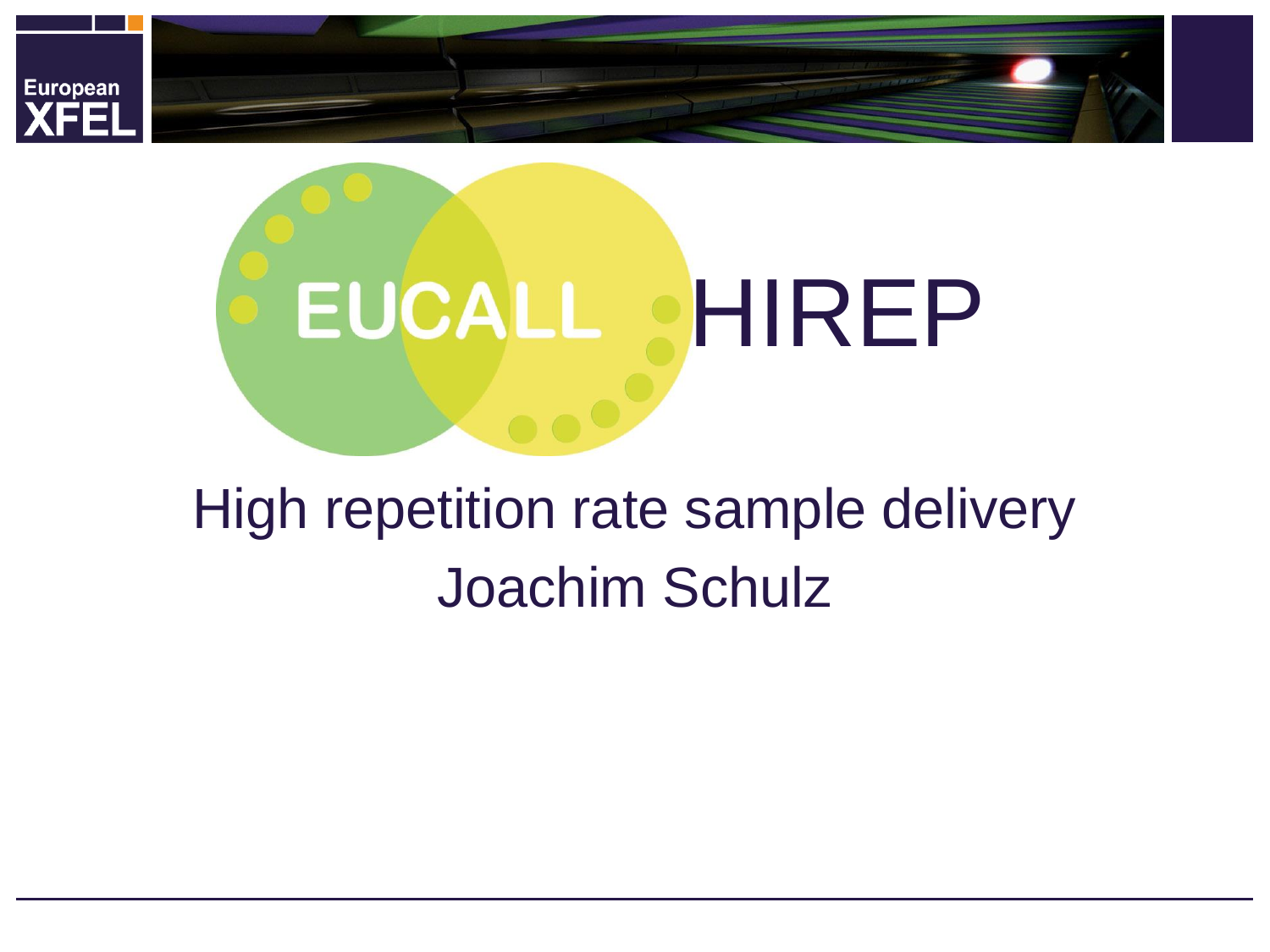#### **European FEL Objectives**



- Unify sample positioning and characterization
- Give external users easy access to our facilities
- Enable users to characterize their samples/targets in their home labs
- Create a unified sample/target positioning system
	- Define common interfaces
- Share know-how and experiences
	- Open source software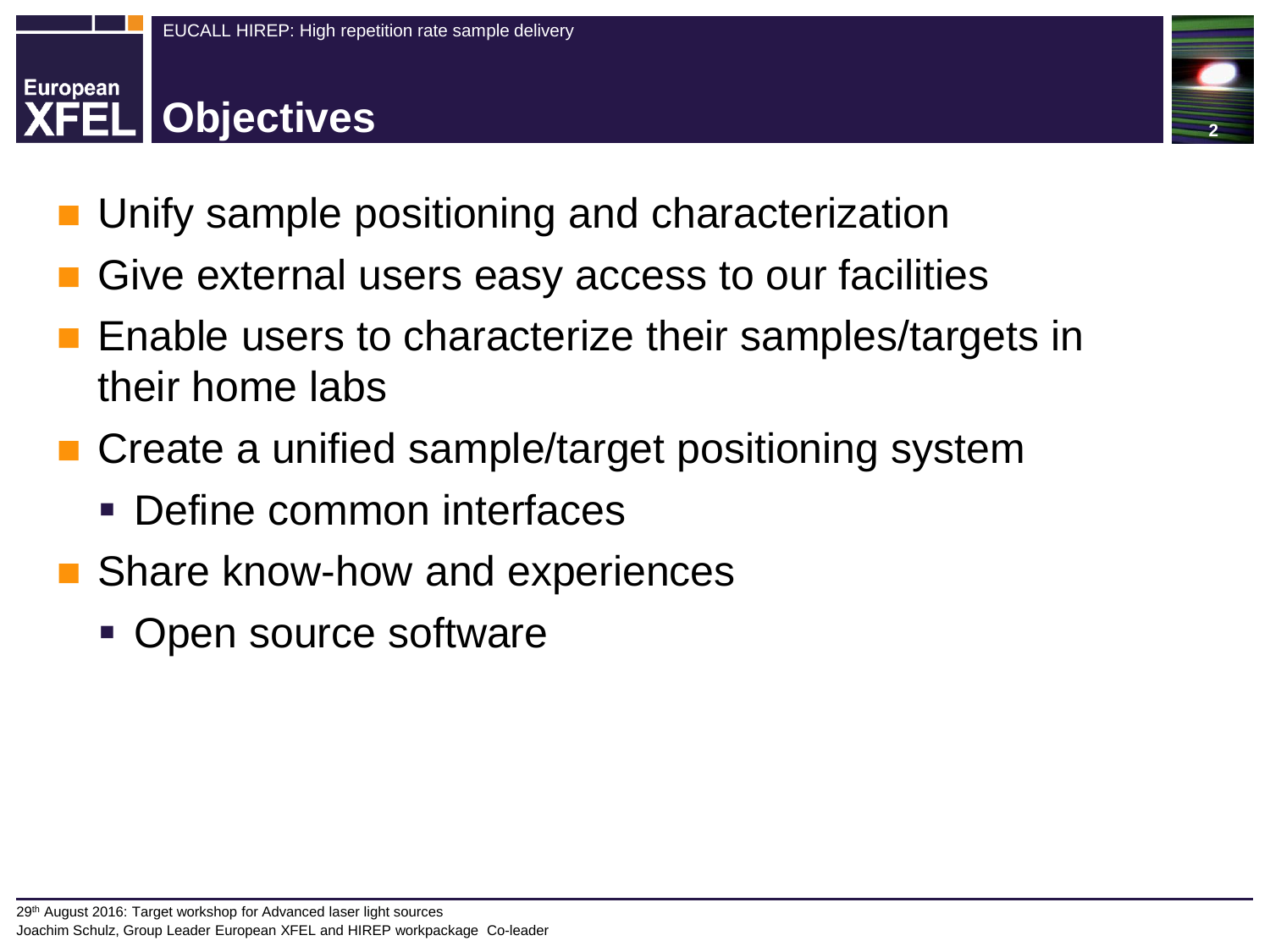

## **XFEL** Who we are





29<sup>th</sup> August 2016: Target workshop for Advanced laser light sources Joachim Schulz, Group Leader European XFEL and HIREP workpackage Co-leader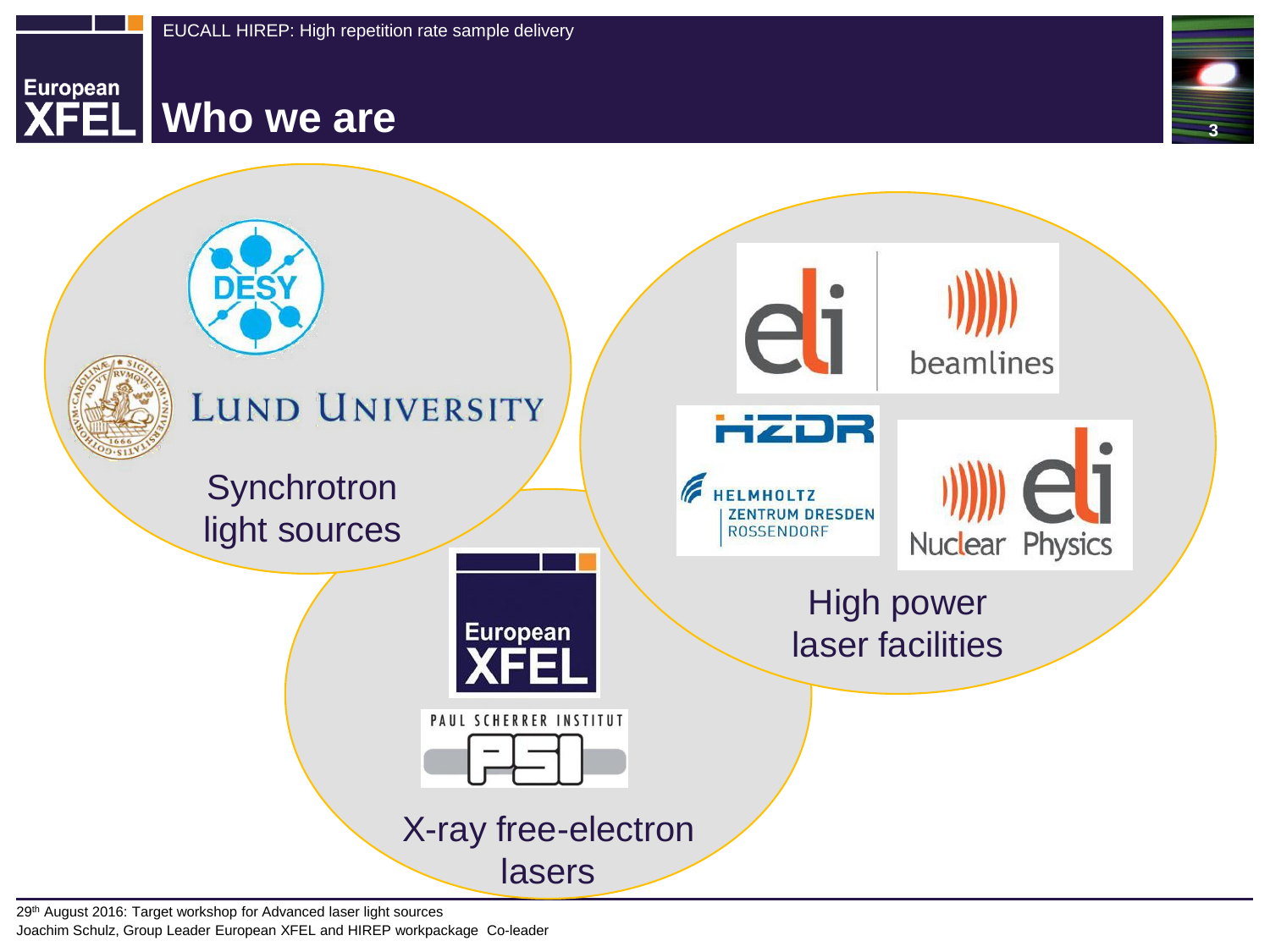#### **European Tasks**



- 6.1 Automatic sample screening (ELI, XFEL, DESY)
	- Use positioning systems of commercial or custom made microscopes to find sample positions
	- Unify sample holder and coordinates
- 6.2 Position control (DESY, LU, HZDR, ELI, XFEL)
	- **EXA** Learn from each other how we position samples and targets
	- Develop a prototype for an automated positioning system
	- **Define an integrated system**
	- **Program automatization software**
	- **Making know how available for everyone!**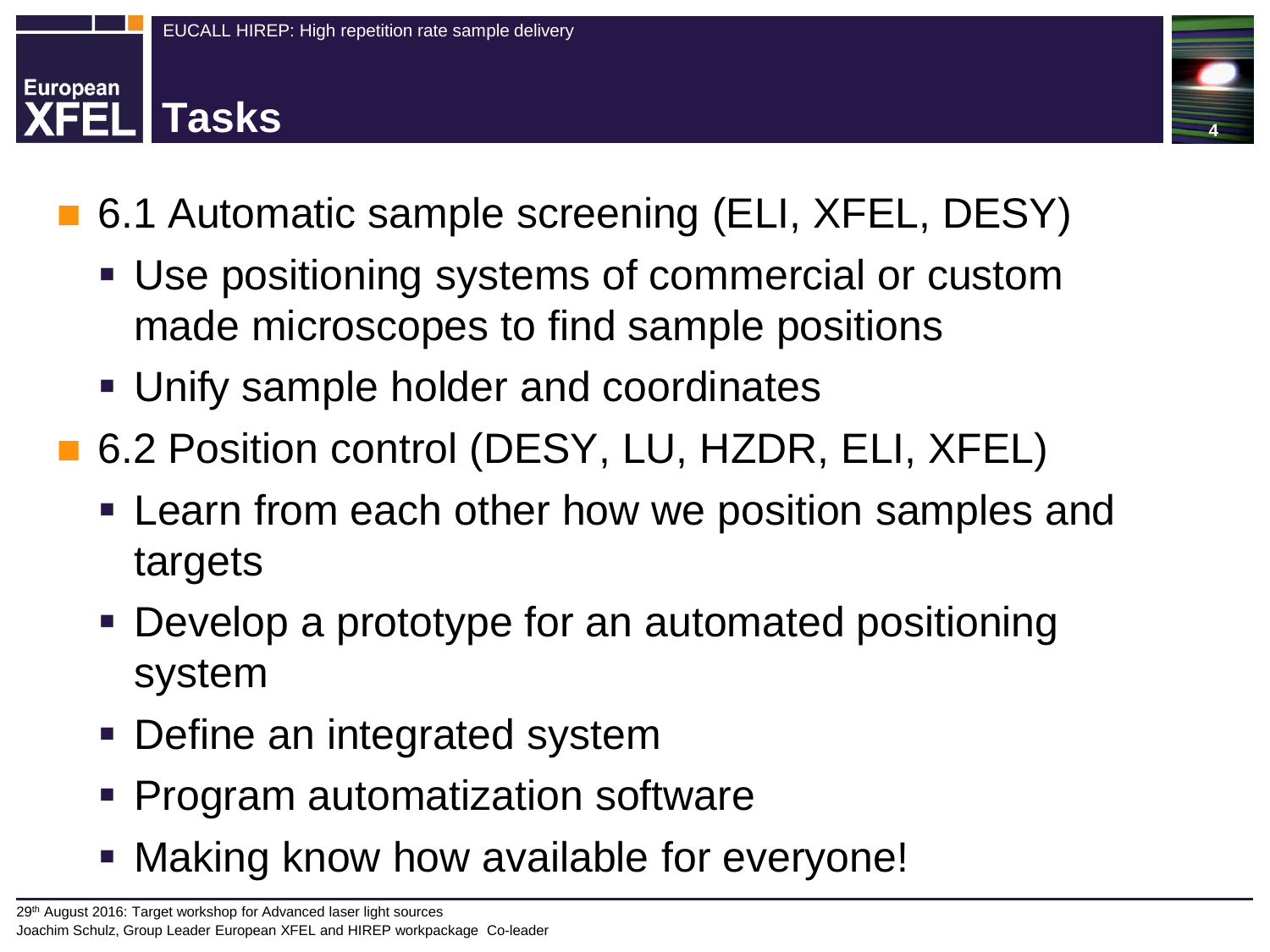

## European Deliverables

| Deliv.<br>No. | Deliverable name                                  | Lead<br>participant       | <b>Type</b> | <b>Dissemination</b><br>level | <b>Delivery</b><br>date |
|---------------|---------------------------------------------------|---------------------------|-------------|-------------------------------|-------------------------|
| 6.1           | Standard sample frame                             | <b>EuXFEL</b>             | <b>DEM</b>  | <b>PU</b>                     | Oct 2016                |
| 6.2           | High precision scanning stages                    | <b>DESY</b><br><b>MAX</b> | <b>DEM</b>  | <b>PU</b>                     | Mar 2017                |
| 6.3           | Beta version of sample<br>identification software | <b>ELI</b>                | <b>DEM</b>  | PU                            | Mar 2017                |
| 6.4           | <b>EMP-compatible stages</b>                      | <b>HZDR</b>               | <b>DEM</b>  | <b>PU</b>                     | Sep 2017                |
| 6.5           | Sample frame with cooling and<br>heating          | <b>EuXFEL</b>             | <b>DEM</b>  | <b>PU</b>                     | Mar 2018                |
| 6.6           | UHV microscope                                    | <b>MAX</b><br><b>DESY</b> | <b>DEM</b>  | PU                            | Mar 2018                |
| 6.7           | Automatic sample identification<br>software       | <b>ELI</b>                | <b>DEM</b>  | <b>PU</b>                     | Sep 2018                |
| 6.8           | Integration of scanning stages with<br>microscope | <b>EuXFEL</b>             | <b>DEM</b>  | <b>PU</b>                     | Sep 2018                |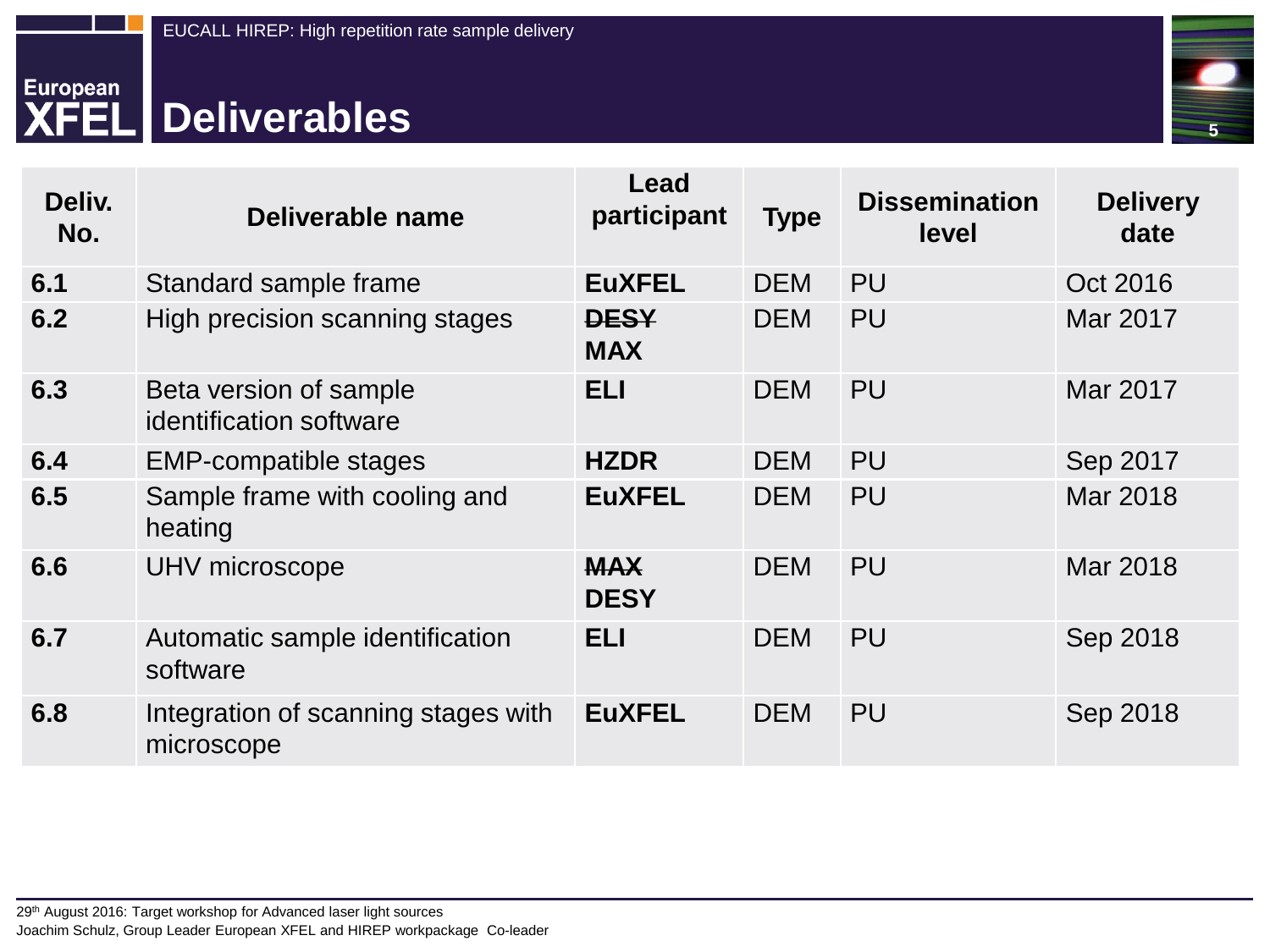## European<br>XFEL Milestones



| Mil. no. | <b>Milestone name</b>                                        | <b>Work</b><br>package(s) | <b>Milestone</b><br>date | <b>Means of</b><br>verification | Lead<br><b>Participant</b>       |
|----------|--------------------------------------------------------------|---------------------------|--------------------------|---------------------------------|----------------------------------|
| 6.1      | Specification for sample holder<br>and sample stages         | 6.1/6.2                   | Oct 2015                 | Written<br>agreement            | <b>XFEL &amp;</b><br><b>DESY</b> |
| 6.2      | List of sample types for<br>identification software compiled | 6.1                       | Jan 2016                 | Written<br>agreement            | <b>XFEL</b>                      |
| 6.3      | Specification of the UHV<br>microscope                       | 6.2                       | Mar 2016                 | Written<br>agreement            | <b>DESY</b>                      |
| 6.4      | Specification of cooling and<br>heating demands for samples  | 6.1                       | Dec 2016                 | Written<br>agreement            | <b>XFEL</b>                      |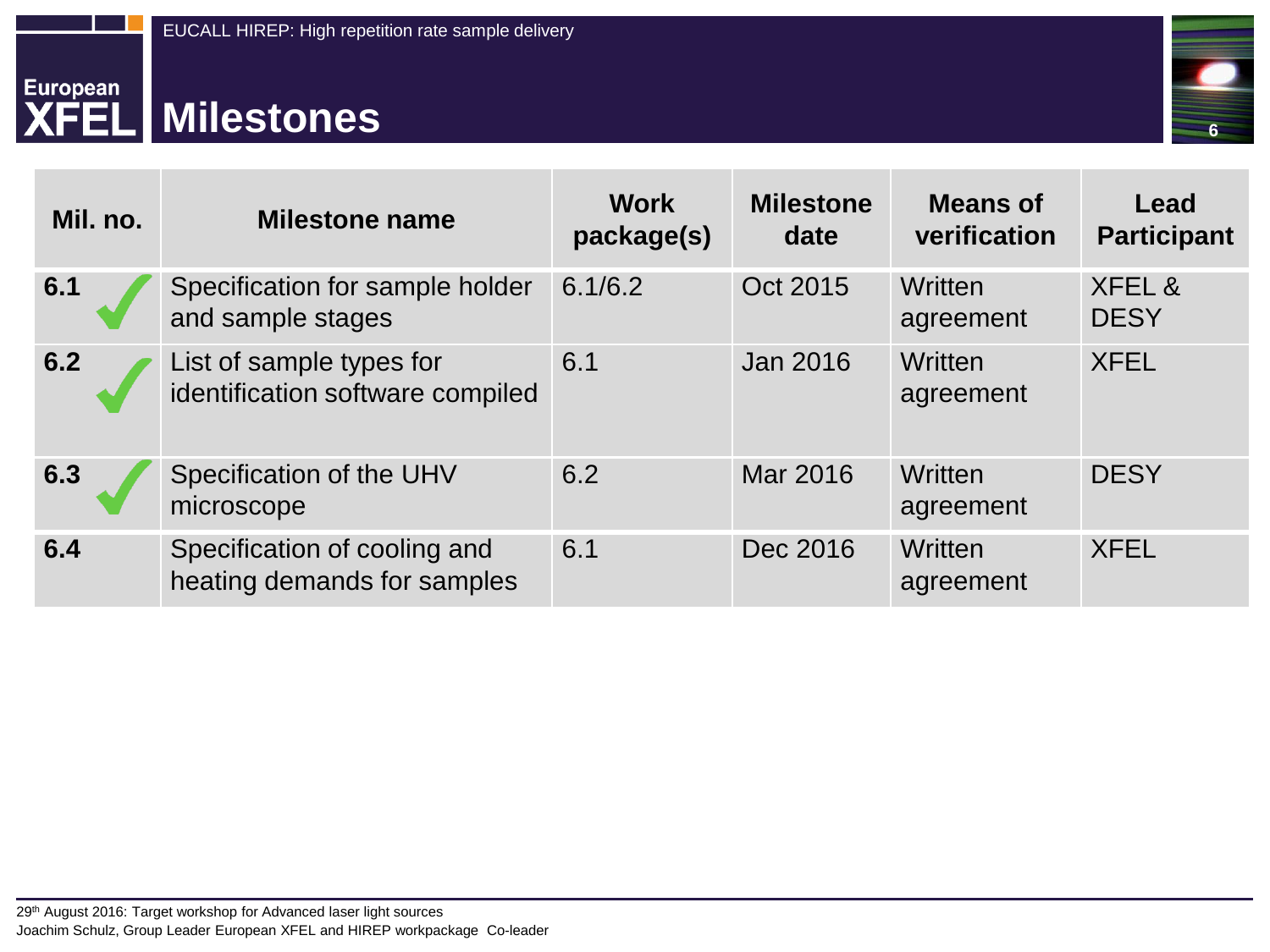

- 1/2: Small sample holder and ultra-high precision cryo sample stage
	- Biology sample 5µm or larger
	- 10µm 2D-grid up to 10x10 mm²
	- Precision better than 200 nm
	- Standardizes fiducial marks
	- **ID-label**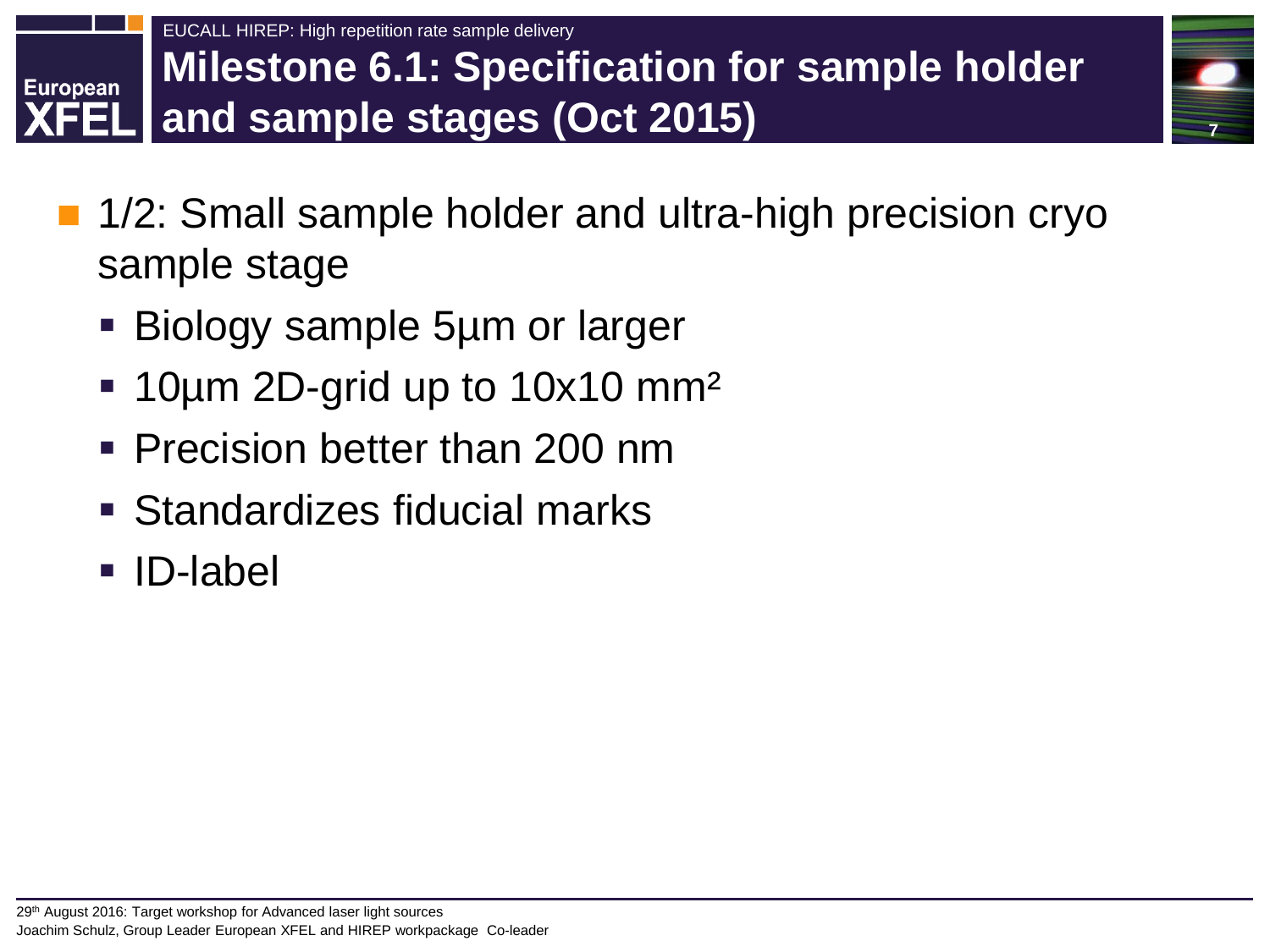

- 2/2: Large sample holder and high precision sample stage
	- Universal samples or targets
	- Up to several millimetre 2D-grid 100x100 mm²
	- µm precision with fast movement
	- Standardizes fiducial marks
	- **ID-label**
	- Carrier frame:
		- $\rightarrow$  Specialized by facility
	- $\blacksquare$  Inner frame
		- **→ Optimized to sample/target**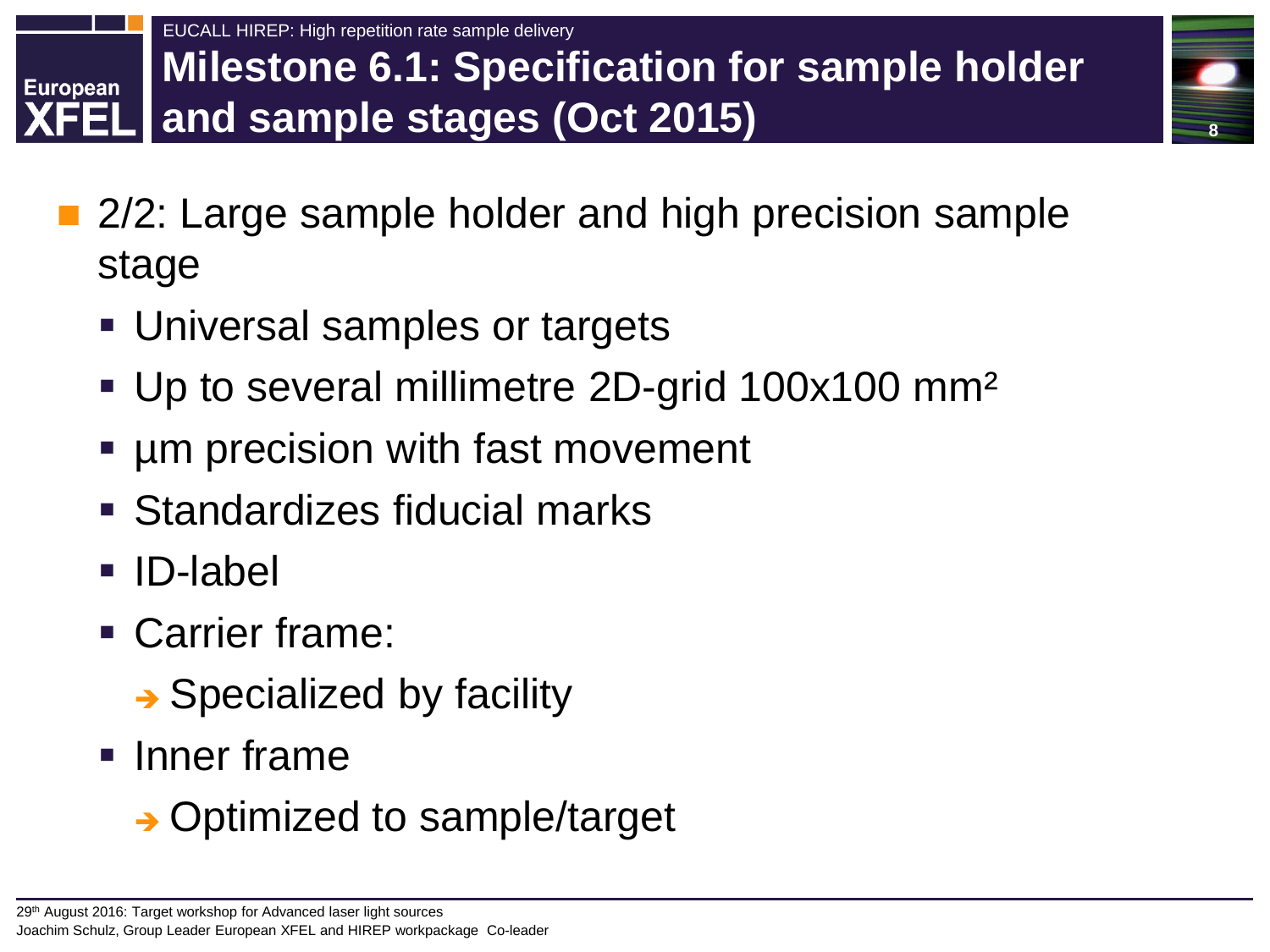

1. Periodically placed or manufactured targets on a support

**9**

- Windows on foils or wafers
- Reduced mass and nanostructures targets
- Precisely placed biological samples
- 2. Statistically distributed targets on a support
	- Dried out suspensions
	- **Self-organized groth**
- 3. Homogenous materials with defects / cracks / discontinuities
	- Metallic glasses
	- Thin films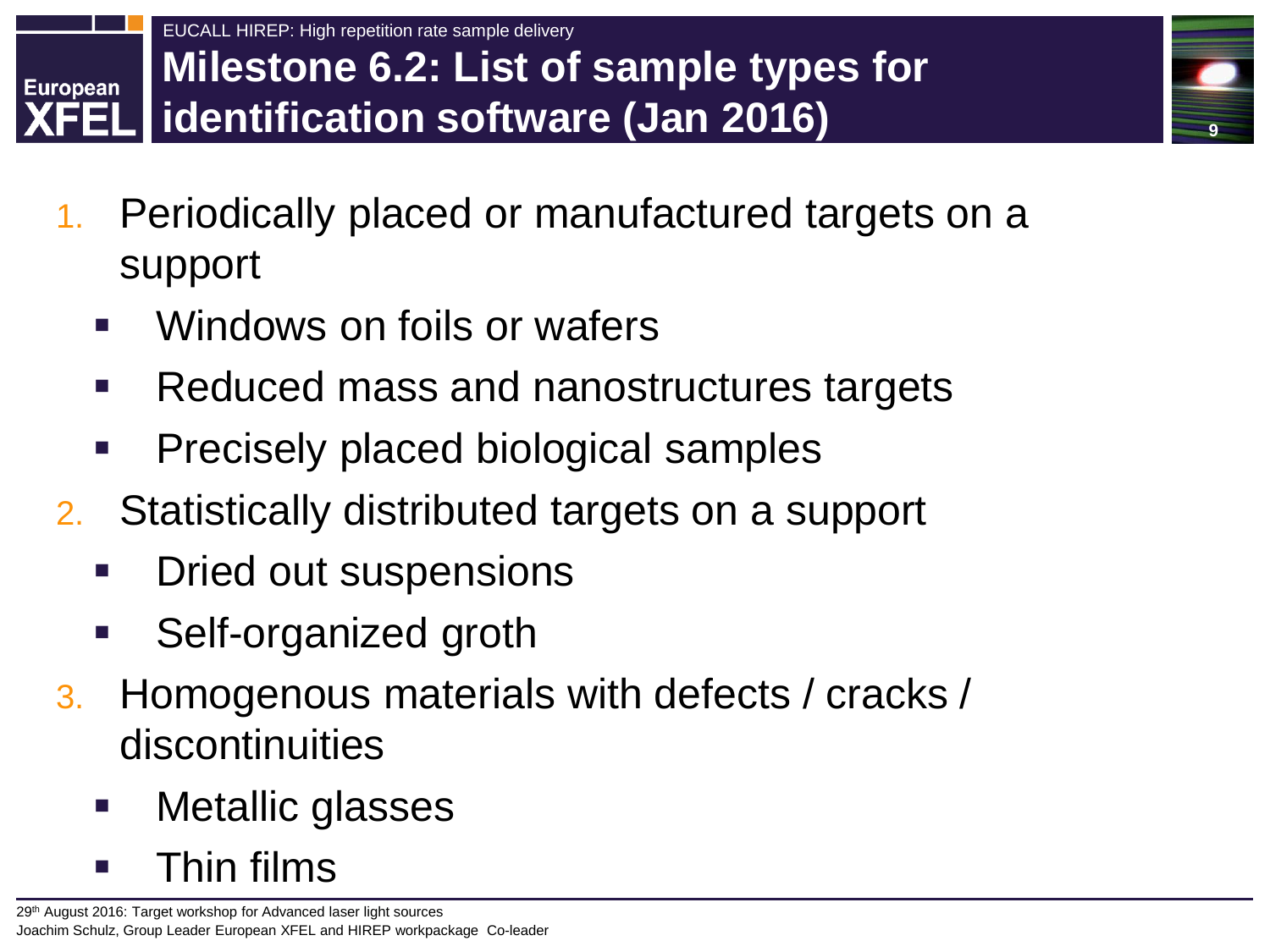#### EUCALL HIREP: High repetition rate sample delivery **Milestone 6.3: Specification of the UHV European microscope (Mar 2016)**

**10**

- Vacuum compatible
- Mounted on CF flange
- Accuracy better than 1 µm; travel range > 2 mm
- Camera outside vacuum
- On-axis viewing
- Field of view  $> 0.3 \times 0.3$  mm
- Resolution better than 1µm
- Depth of field < 10µm to assist alignment
- Possibilities to insert filters for fluorescence microscopy
- Prototype available: March 2018 (Deliverable 6.6)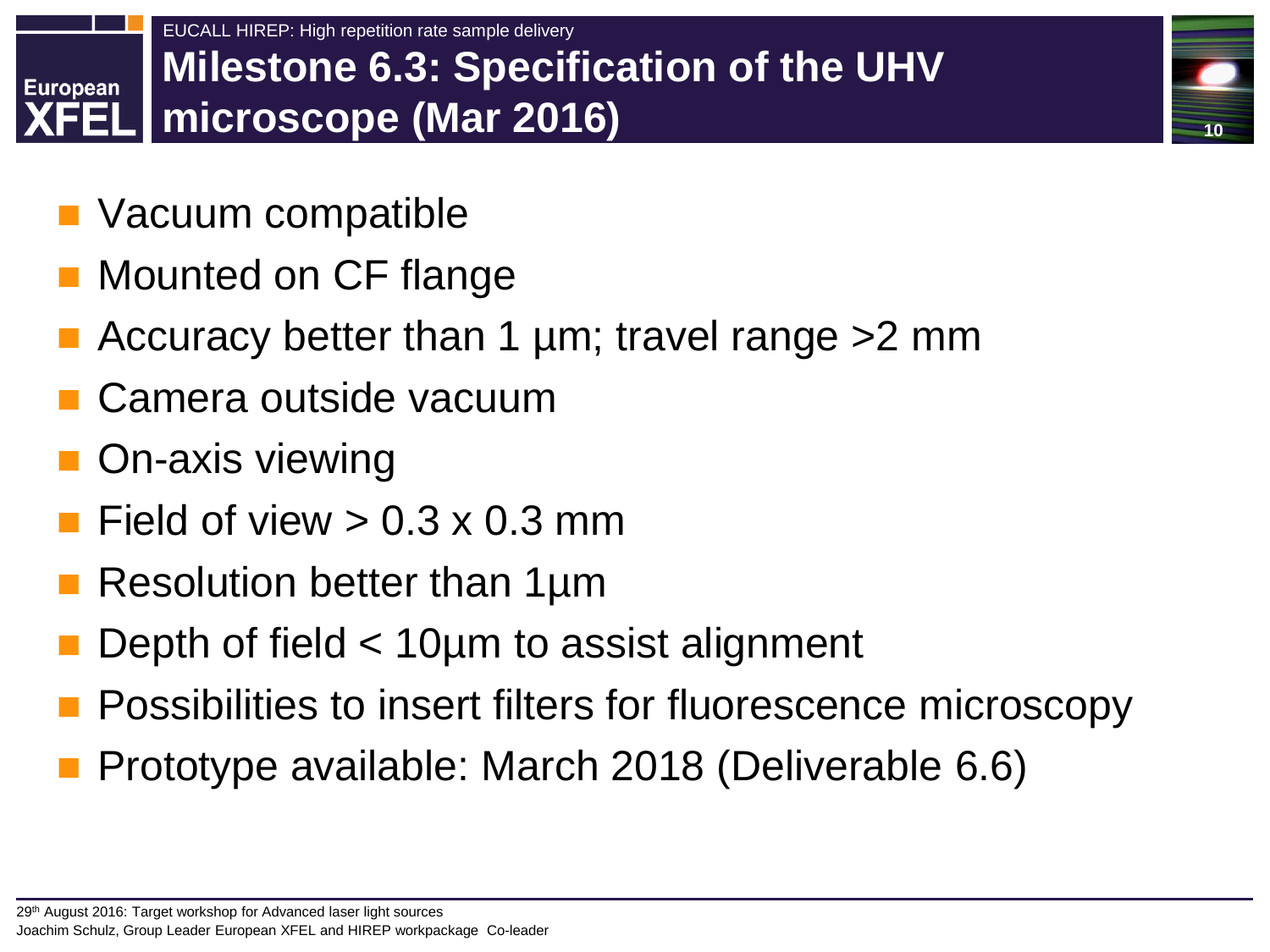#### EUCALL HIREP: High repetition rate sample delivery **Deliverable 6.1 due Oct 2016: European Standard sample frame**

- Based on Milestone 6.1 2/2 we will design
	- $\blacksquare$  Inner frame with:
		- $\rightarrow$  100 x 100 mm<sup>2</sup> active area
		- **→ Places for four fiducial marks**
		- $\rightarrow$  Type and place of ID-tag on the frame
	- **Outer frame** 
		- $\rightarrow$  To hold the inner frame
		- → Adapt to the European XFEL fast solid sample scanner or other facility specific instrumentation

**11**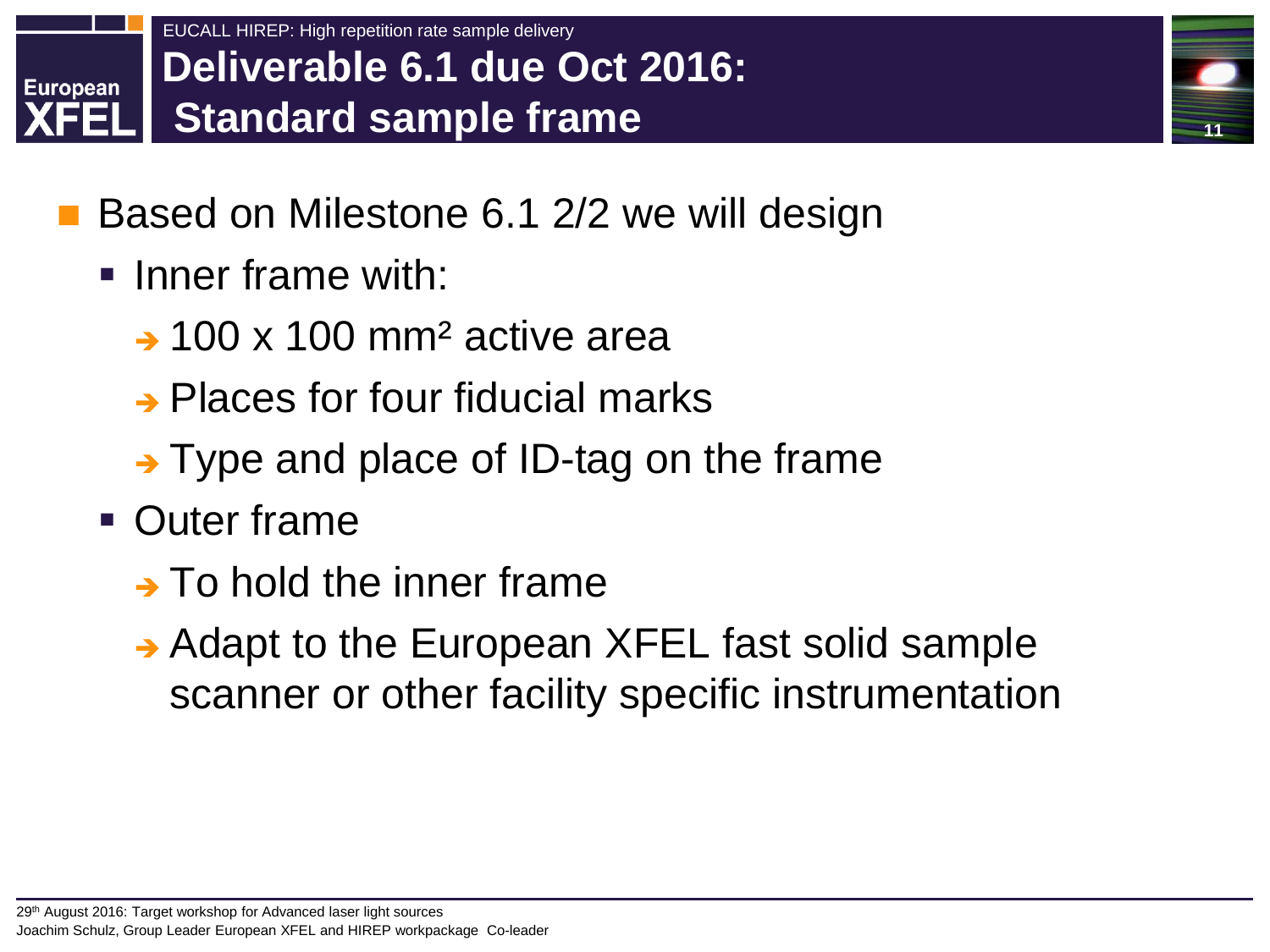

### **Key component: Sample Identification Software**



- Coordinating Partner: ELI beamlines
- Beta-Version: March 2017
- Complete: September 2018
- Automatic or semi-automatic sample recognition
- Generates a list of target positions
- Possibly with images of the target surrounding
- Common data format for list to be decided:
	- ASCII table?
	- **NEXUS/HDF5**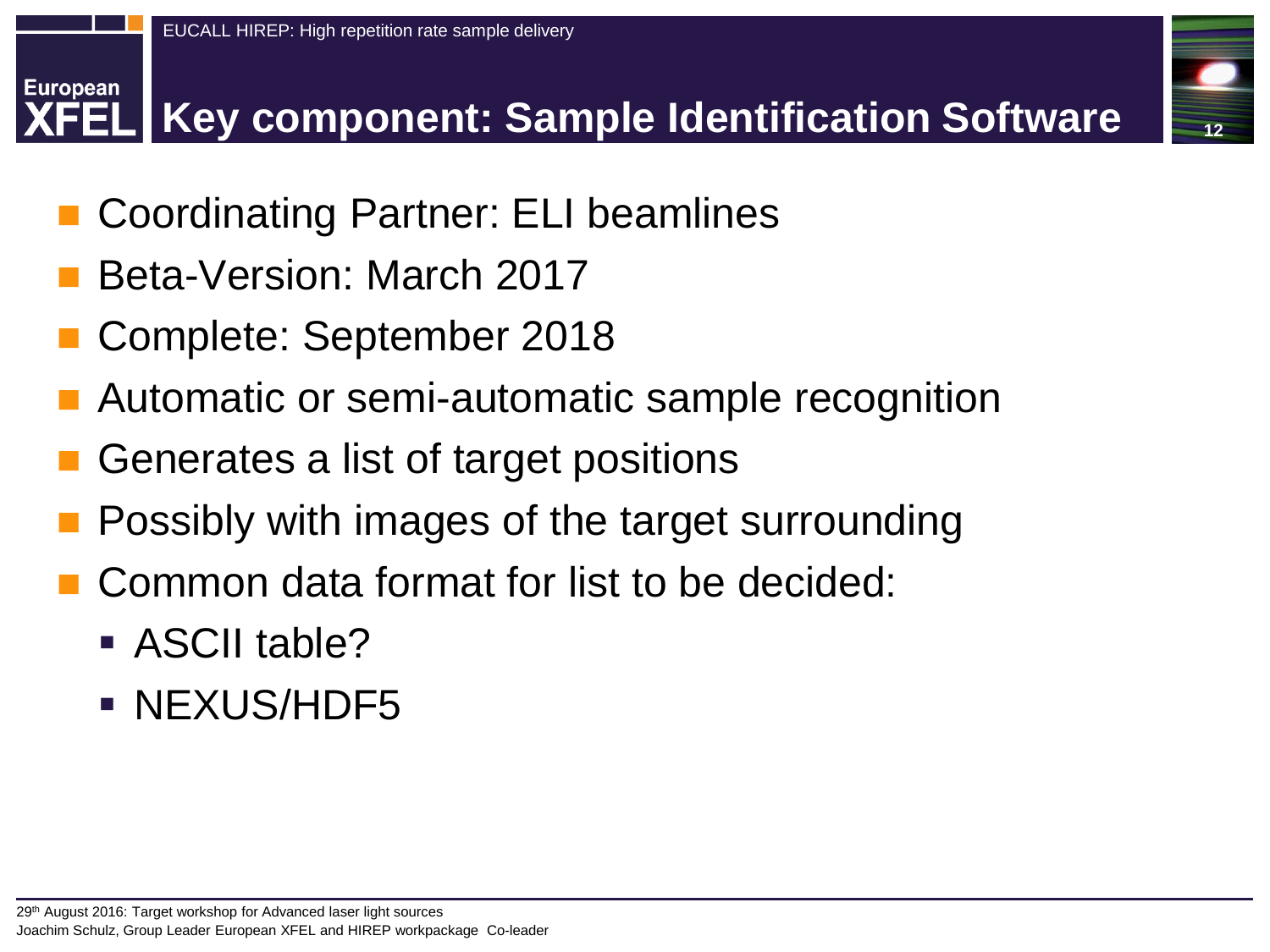

## **European** pre investigation workflow





#### By Carsten Deiter (XFEL.EU)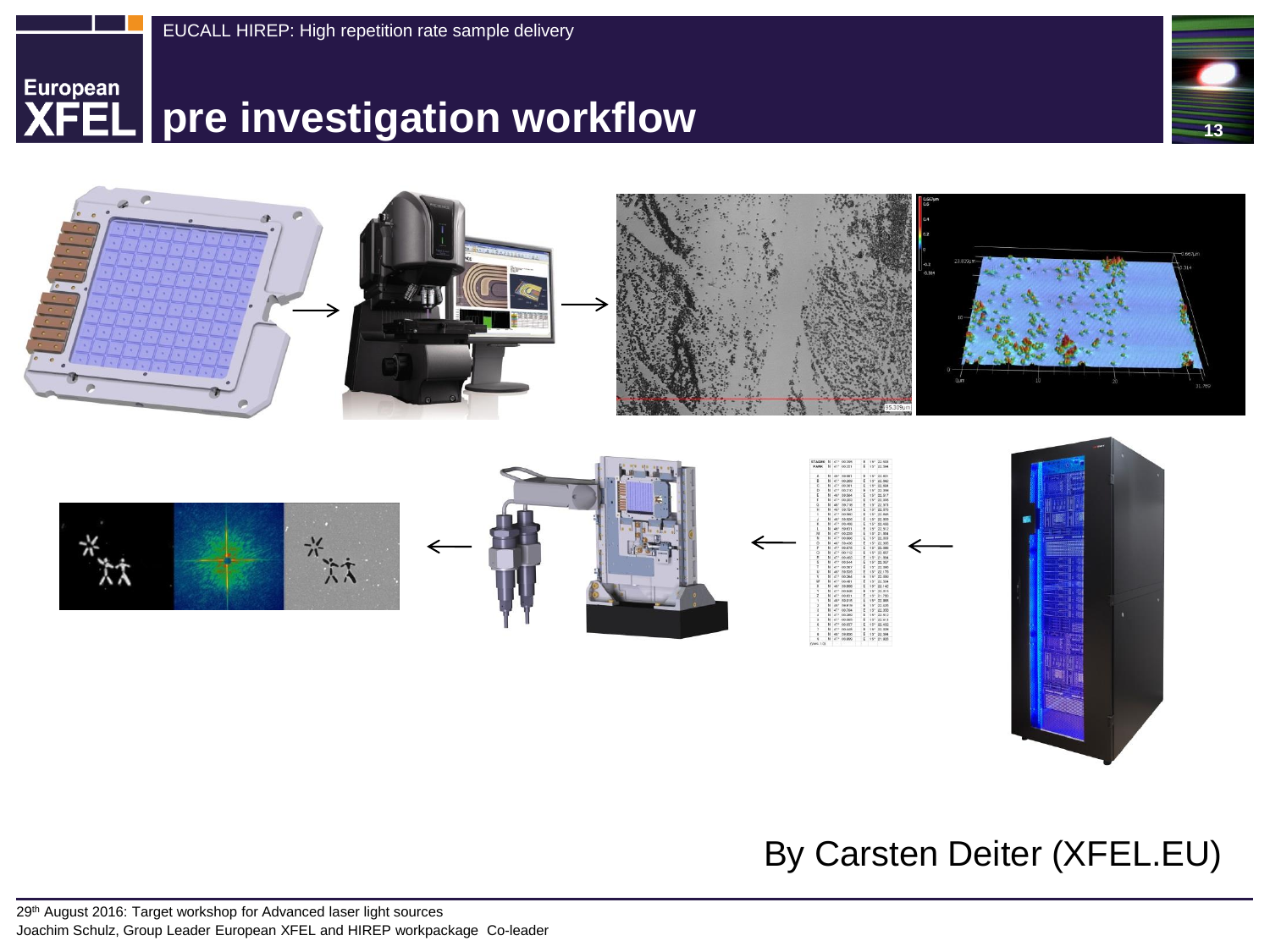#### **European Further steps**



- Ensuring EMP hardness of stages (D 6.4 Sep 2017)
	- Coordinating partner: HZDR
	- Test of stages with high power laser sources
	- Development of counter measures
- Integrated demonstration system (D 6.8 Sep 2018)
	- Coordinating partner: European XFEL
	- First integration of all components
	- Demonstration of the full sample investigation workflow
	- Release of all documents to enable users copying our systems